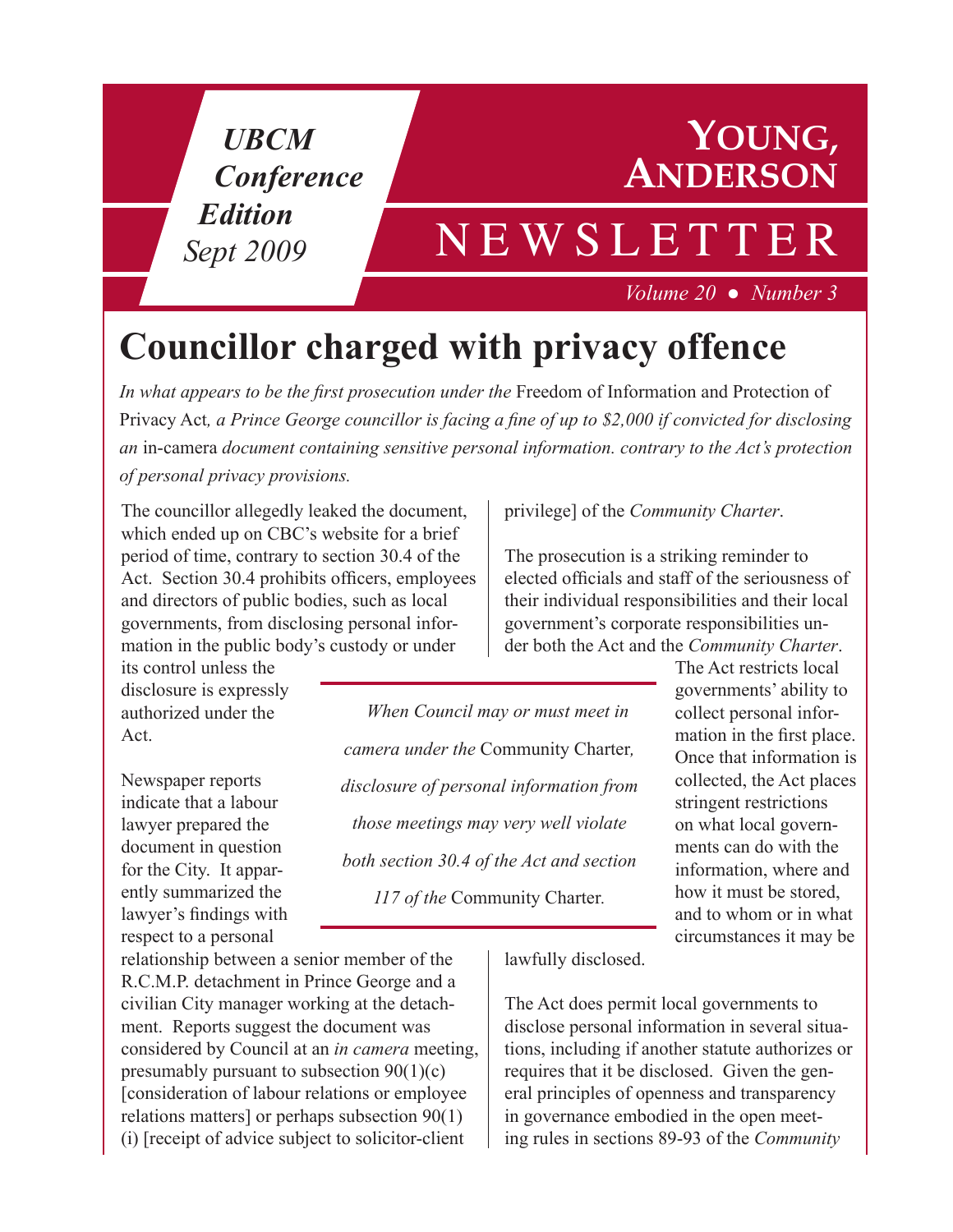*Charter*, personal information in documents considered by Council at public meetings is generally subject to disclosure under the Act. However, when Council may or must meet in camera under the *Community Charter*, disclosure of personal information from those meetings may very well violate both section 30.4 of the Act and section 117 of the *Community Charter*, which imposes on councillors a duty to respect Council confidentiality.

The consequences of privacy breaches can be serious. People whose personal privacy has been violated may initiate complaints before **Stephanie James** *Stephanie James*  $\approx$ 

the Privacy Commissioner, who has the power to investigate and issue orders. Further, individuals like the Prince George councillor face quasi-criminal prosecution under the Act with a maximum fine of \$2,000. The local government may also be prosecuted under the Act with a maximum fine of \$500,000. If a councillor breaches section 117 of the *Community Charter* and the local government suffers damage because of that breach, the local government can sue the councillor for its damages.

### **Candidate fraud invalidates election**

*In a recent case, Mr. Justice Gerow of the B.C. Supreme Court declared the election of a municipal councillor invalid due to fraud in the election campaign. In* Todd v. Coleridge*, the petitioner, Todd, was an unsuccessful candidate for council in the City of White Rock. The respon-*

The YOUNG, ANDERSON NEWSLETTER is published as a service for the clients of **Young, Anderson**. All rights reserved. No part of this newsletter may be reproduced without the express permission of the publishers. © Copyright 2009, Young, Anderson. Readers are advised to consult qualified counsel before acting on the information contained in this newsletter.

For additional copies of this newsletter or to be added to the mailing list, please contact:

**YOUNG, ANDERSON BARRISTERS AND SOLICITORS**

*Vancouver offices* Box 12147, Nelson Square Vancouver, BC V6Z 2H2 Telephone: (604) 689-7400 Telecopier: (604) 689-3444

*Kelowna offices* 201-1441 Ellis Street Kelowna, BC V1Y 2A3 Telephone: (250) 712-1130 Telecopier: (250) 712-1180

Outside the Vancouver or Kelowna Areas call **Toll Free: 1-800-665-3540 www.younganderson.ca**

*dent, Coleridge, was a successful candidate for council. During the election campaign, Coleridge's wife sent a mass e-mail linking Todd with a pro-development slate of candidates for council, using an assumed name. Later that day, Coleridge purported to respond to his wife's e-mail, and an e-mail chain ensued in which Todd was criticized. Coleridge's e-mail was written in a way that made it seem as if he was responding to one of his supporters. When asked by members of the media if he knew who sent the original email, Coleridge lied, said he had no idea and, when pressed, sketched a vague picture of a shadowy character no one had ever met. The media discovered that the e-mail had in fact originated from Coleridge's home, whereupon Coleridge claimed that he was a victim of identity theft.*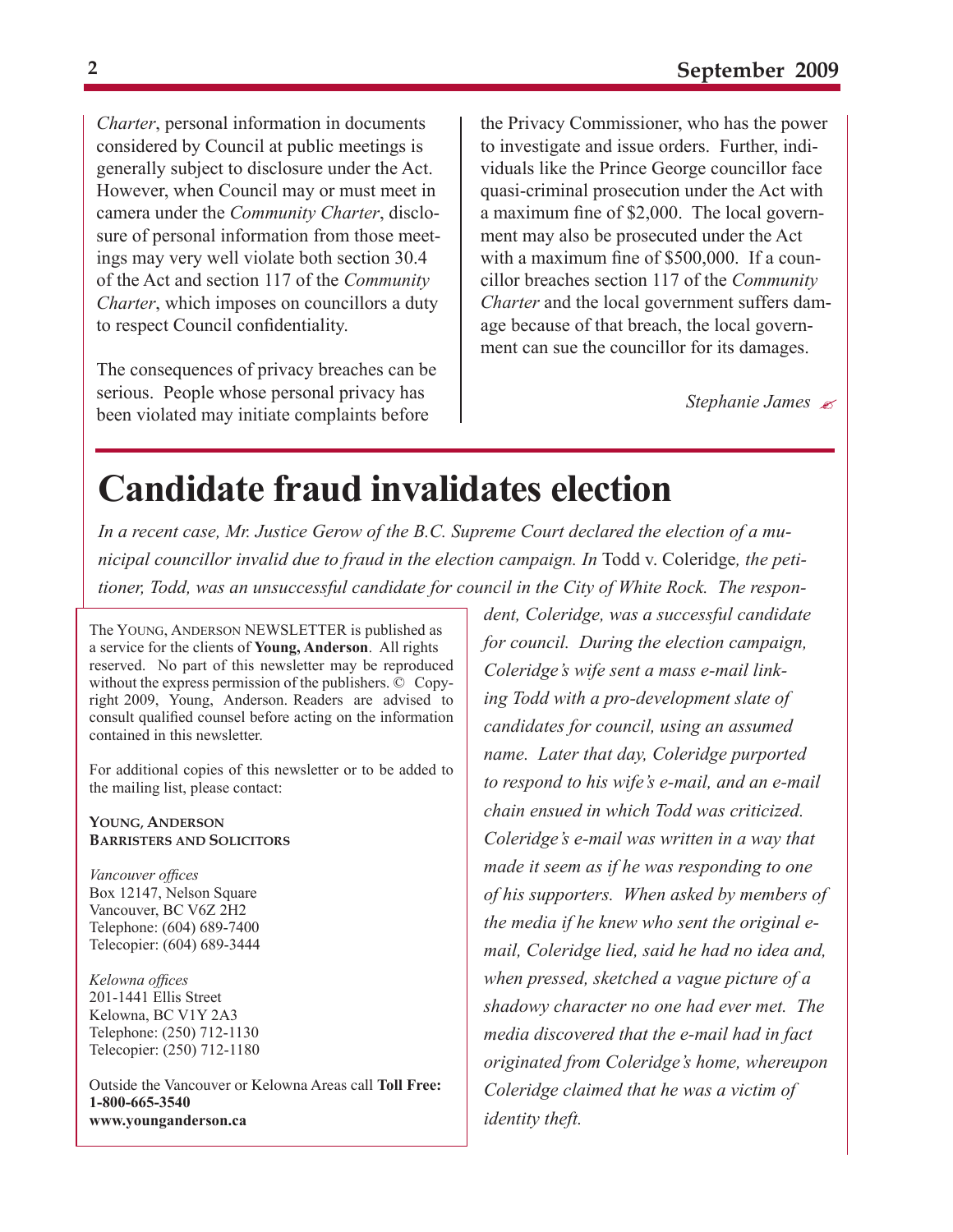In court, Coleridge admitted that his wife had sent the e-mail, and said that he lied to the media about the e-mail's origins because he wanted to protect his wife, who was pregnant and had suffered miscarriages in the past. Todd argued that Coleridge's actions violated section 152(3) of the *Local Government Act*  because he had used fraudulent means to persuade persons to vote for him. (Section 152(3) makes it an offence to, by fraudulent means, persuade or otherwise cause a person to vote or refrain from voting for a particular candidate, and under section 110(1)(e) of the *Community Charter* an elected councillor is disqualified if they are disqualified under s.

66(2) of the *Local Government Act*, which disqualifies elected officials for election offences.) In response, Coleridge argued that, while he had been dishonest, he did not lie about an issue "material" to the election, an element that had been identified in previous cases as necessary to establish a violation of s. 152. That is, Coleridge claimed that his lie did

not go to a political issue and therefore he should not be found in violation of s. 152(3). He also argued that any criticisms of Todd in the e-mail were a matter of opinion and were fair comment.

The Court found that while the e-mail's origin may not have been material to the election, Coleridge had campaigned on a pledge that he was a straightforward, honest person. The Court found that Coleridge made his integrity an issue material to the election by campaigning on the strength of it, and that his feigned ignorance about the e-mail's origins, and, perhaps most damagingly, the creation of a fictional supporter, constituted fraud within

the meaning of section 152(3). Moreover, the court found that the fraudulent conduct led people to vote for Coleridge.

The remedies awarded by the court were harsh for Coleridge. The court declared his seat vacant and ordered him to pay \$20,000 to the City to help cover the costs of a by-election. It was open to Coleridge and Todd to run in the by-election. Further, Coleridge was ordered to pay for Todd's costs in bringing the petition.

*Todd v. Coleridge* presents an interesting contrast to *Viktor v. Lanktree* and *Sadler v. Town of Gibsons*, two other cases arising from the

*Coleridge made his integrity an issue material to the election by campaigning* 

*on the strength of it.*

2008 local government elections. In *Viktor and Sadler* the courts declined to interfere with the results of the election. However, each of those cases concerned judicial review of the machinery of the electoral process, such as the counting of ballots and the recording of votes. In *Sadler*, in particular, the court was willing to overlook

deviations from the requirements set out in the *Local Government Act* so long as the election results accurately reflected the votes cast. If Todd is any indication, courts may not be so willing to defer to candidates who test the boundaries of the *Local Government Act*.

*Bryan Jung*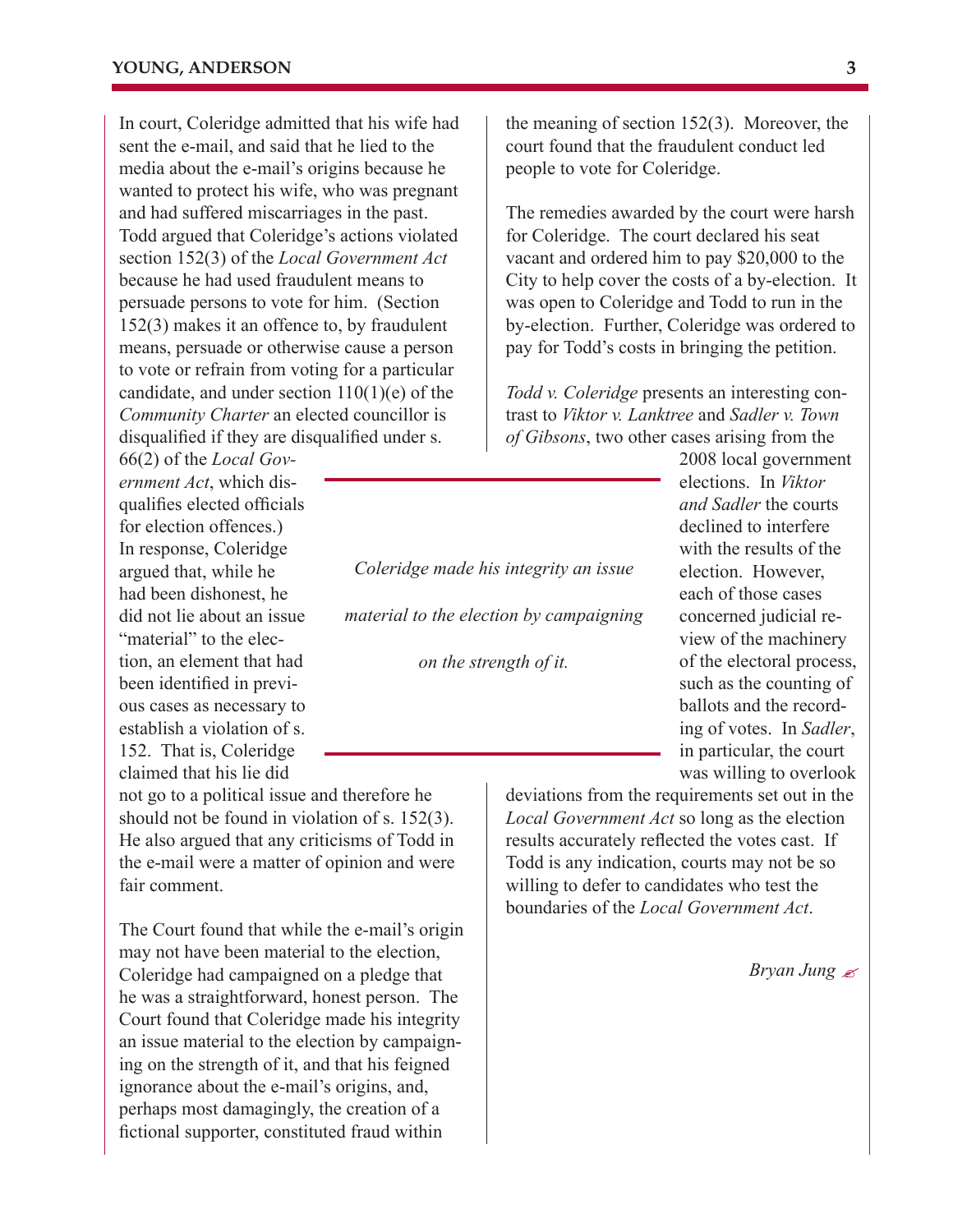# **OCP consistency rule hardened?**

*The Yukon Court of Appeal has recently revisited the OCP "consistency" rule that underpins the* 

*planning system in both Yukon and British Columbia, tweaking a judicial approach to the rule* 

*that has been in place for more than 25 years. In doing so, the Court may have lowered the bar* 

*for litigants seeking to set aside local government bylaws for inconsistency with an official plan.*

In *McLean Lake Residents' Association v. City of Whitehorse*, the Association sought to quash a zoning amendment bylaw that permitted a concrete batch plant on land designated "Natural Resource" in the City's official community plan. The plan indicated that quarry activity including the extraction, crushing and hauling of gravel or minerals may be permitted

in such areas, but that upon abandonment or termination of resource extraction operations, quarry sites were to be reclaimed. The Yukon Supreme Court found that the zoning amendment did not conflict with the OCP, the new zoning designation being consistent with the OCP policy allowing resource use and related activities, and concrete plants plainly being related to

sand and gravel extraction (even though the operator did not intend to use sand or gravel extracted from the batch plant site to make concrete). The Association appealed to the Yukon Court of Appeal. Since Justices of the B.C. Court of Appeal comprise the Yukon Court of Appeal, and the governing legislation is very similar in the two jurisdictions, the decision in this case will inevitably be cited in British Columbia courts whenever the consistency rule is

being addressed.

A Yukon council may not, according to the Yukon *Municipal Act*, enact a bylaw that is "contrary to or at variance with" its official community plan, wording that is identical to that formerly found in the B.C. *Municipal Act and Local Government Act*. Since 1985 the *Local* 

*The decision in this case will inevitably be cited in British Columbia courts whenever the consistency rule is* 

*being addressed.*

*Government Act* has required subsequently enacted bylaws of regional districts and municipal councils other than Vancouver's to be "consistent with" the relevant official community plan. (The B.C. *Islands Trust Act* still prohibits the adoption of any bylaw that is "contrary to or at variance with" the Islands Trust Policy Statement, and the

*Vancouver Charter* prohibits the Council from authorizing, permitting or undertaking any development "contrary to or at variance with" an official development plan of the City.)

The meaning of these prohibitions has been relatively settled since 1983, following the B.C. Supreme Court's decision in *Re Rogers and District of Saanich*. That case dealt with the rezoning of land from Rural to Detached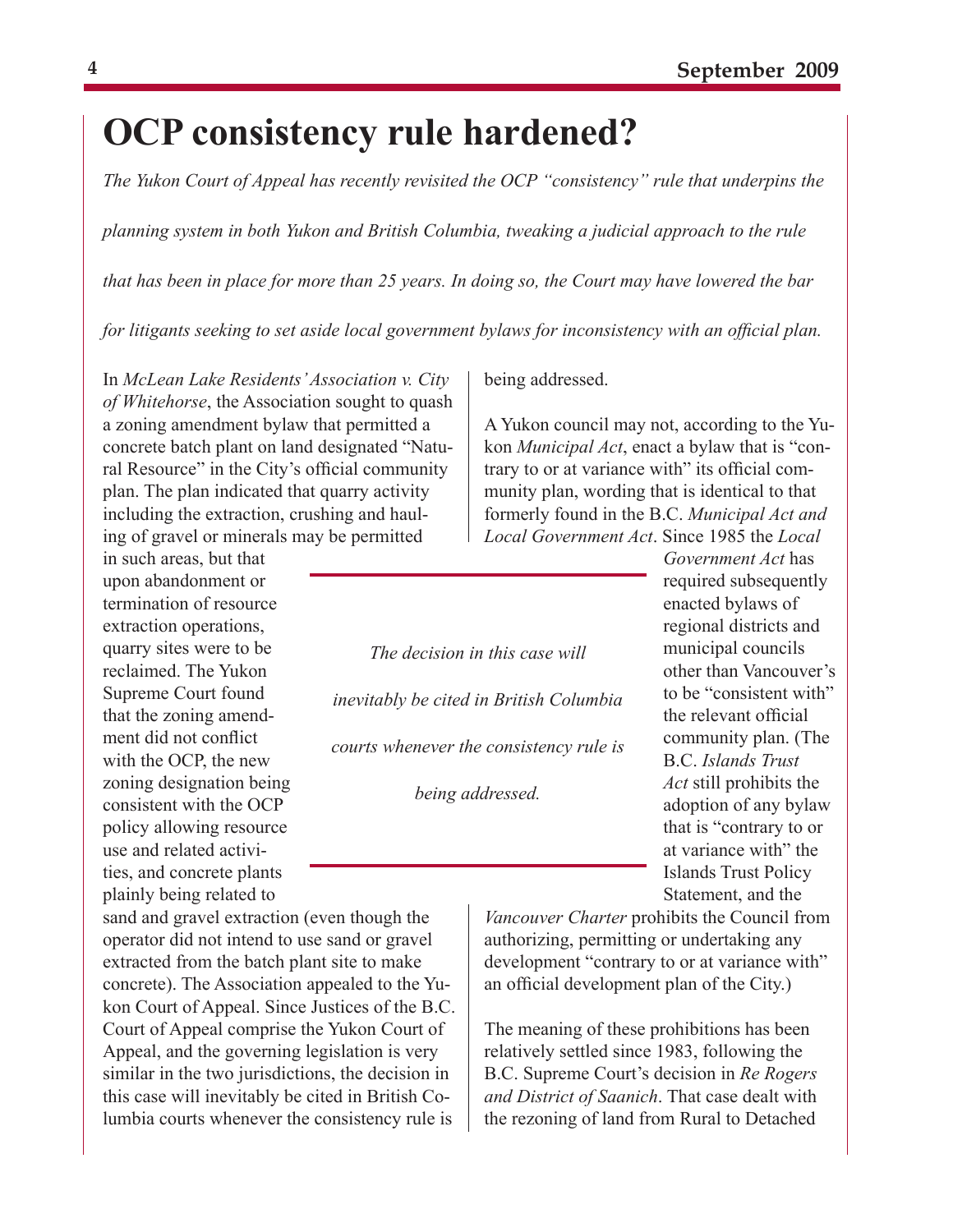Housing, in relation to official community plan objectives and policies addressing, generally, the urbanization of agricultural land and the location of Saanich's urban containment boundary. In a passage that has been cited in virtually every subsequent case dealing with the consistency rule, the Court applied the "contrary to or at variance with" test as follows:

> [T]he written efforts of planners are really objectives and unless there is an absolute and direct collision … , they should be regarded generally speaking as statements of policy and not be construed as would-be acts of Parliament ...."

*The Court of Appeal commenced its own analysis by inquiring into the intent of the Legislative Assembly in enacting the rule that a bylaw may not be contrary to or at variance with an official community plan.*

buffers "where appropriate". It would also seem from the Official Community Plan that in fact not only the [rezoned] area but the other areas demonstrated on Map 1-B outside the urban containment boundary are eventually destined for serious reconsidera-

> tion and perhaps extinction.

sion which did not have a saving clause either embodied in the policy or else one which is generally applicable. Typical examples are the words in the Official Community Plan in Policy 1.2 requiring the Council to establish

Because the wording of

the plan is inherently soft and vague, the Court seemed to be saying, it may permit a broader range of regulatory measures than would be permissible if the plan were expressed with more precision. The effect of the Court's approach can be seen in the following passage, wherein the typically equivocal language used in plans seemed to prevent the Court from finding the kind of collision that would render a bylaw invalid:

> It was conceded by counsel for Saanich that the [urban containment] policies were intended to have legal effect insofar as the official Community Plan was concerned but the plaintiffs could not show any policy with which the rezoning was in direct colli

By 1991, the wording of the legislation had changed to require subsequently adopted bylaws to be "consistent with" the OCP rather than prohibiting the adoption of bylaws that were "contrary to or at variance with" the OCP, and the B.C. Court of Appeal in *Brooks v. Courtenay* held that the "absolute and direct collision" test formulated in *Rogers* continued to apply notwithstanding the wording change. In that case the Court refused to set aside a bylaw rezoning land for residential development on the basis of an OCP policy indicating that parcels of land along the Puntledge River ought to be linked into a "riverway" system "if at all possible" (note again the equivocal language). The City defended the bylaw successfully on the basis that the zoning amendment did not settle a form of development for the land in question, which would be dealt with by means of a development permit, and it could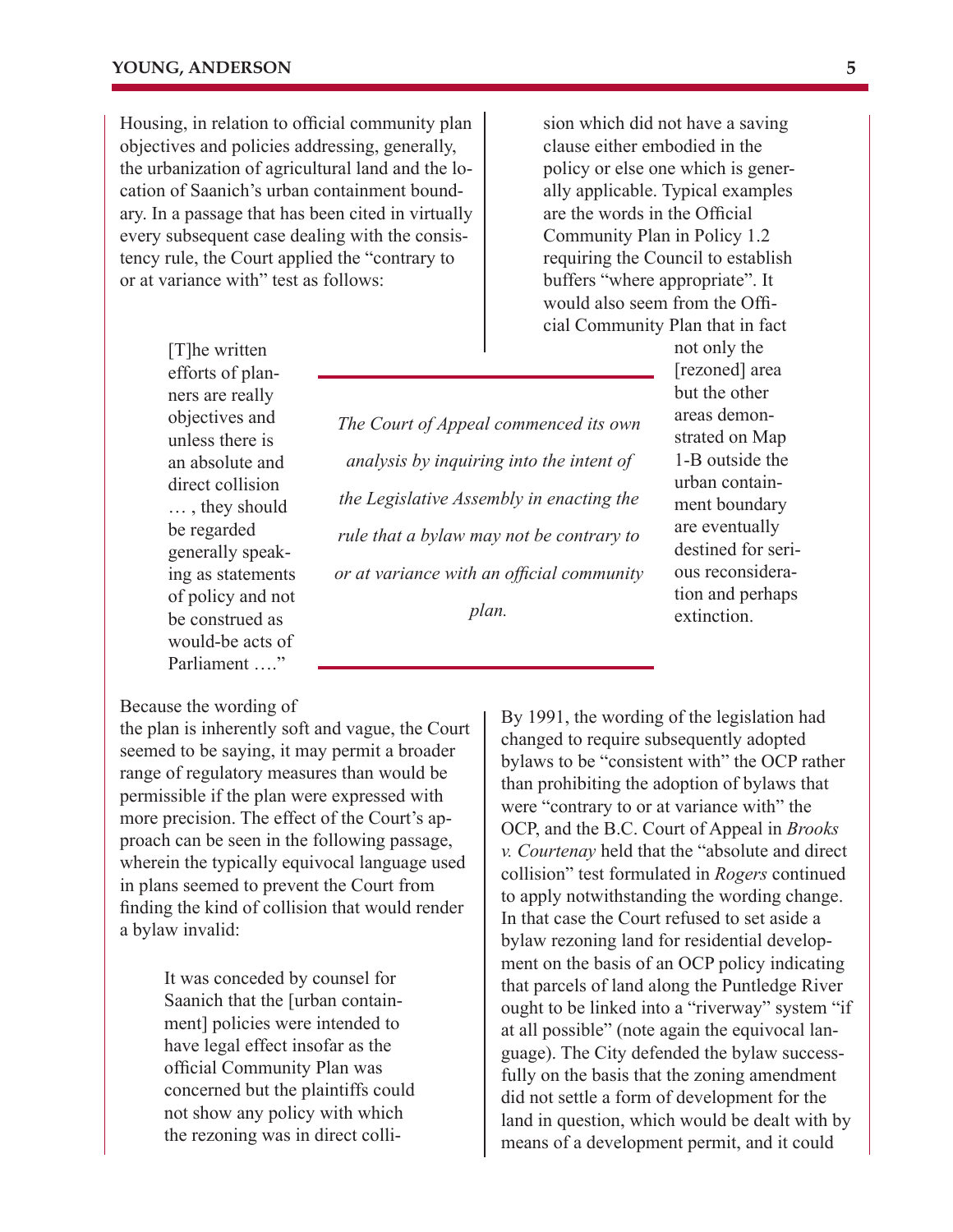not therefore be said that the bylaw was in collision with the OCP policy.

In the *McLean Lake Residents' Association*  appeal, after noting that the Yukon Supreme Court had applied the "absolute and direct collision" test from the 1983 *Rogers* decision but had found no absolute or direct collision, the Court of Appeal commenced its own analysis by inquiring into the intent of the Legislative Assembly in enacting the rule that a bylaw may not be contrary to or at variance with an official community plan. Citing the "modern

approach to statutory interpretation" which requires the words of a statute to be read in their entire context and in their grammatical and ordinary sense, the Court turned immediately to the *Concise Oxford English Dictionary* for meanings of the words "contrary" ("opposite in nature, direction or meaning") and "variance" ("the fact or quality of being different or inconsistent"). Reading

the section in question in the context of the Territory's *Municipal Act* as a whole, the Court saw "nothing that warrants giving the expressions 'contrary to' and 'at variance with' any meanings other than their ordinary meanings". Under this approach, the meaning of the consistency requirement is informed entirely by the words that the Legislature used in expressing the rule, the nature of the language in the plan playing no role in the formulation of the consistency test as it did in *Rogers*. (Whether intentionally or not, the Court's approach is in harmony with the fact that, generally speaking, official plans contain more specific policies than was the case 25 years ago.) In the key passage in the judgment, the Court

of Appeal observes in relation to the *Rogers* decision that it is "unhelpful to use terminology such as 'absolute and direct collision'", such terminology suggesting "that the line a municipal council cannot cross is higher than it actually is, as it implies that a council is authorized to act in a manner that is incompatible with an OCP, provided what it does is not too incompatible". In other words, the Court of Appeal implies that the B.C. Supreme Court in *Rogers* had reformulated the statutory requirement, instead of merely interpreting it, and in doing so had established a softer con-

*The Court saw "nothing that warrants giving the expressions 'contrary to' and 'at variance with' any meanings other than their ordinary meanings".*

sistency requirement than the Legislature had intended. Applying the consistency requirement properly interpreted, the Court addressed whether permitting a standalone concrete plant via the new quarry zoning on land designated Natural Resource, was contrary to or at variance with that designation as set out in the OCP, and concluded, contrary to the decision in the

Yukon Supreme Court, that it was.

The Court of Appeal observed that the Natural Resource designation in the Whitehorse OCP was concerned primarily with the extraction of gravel, a time-limited activity given that gravel is a non-renewable resource, that the OCP's long-term vision for land from which gravel is extracted is that the land be returned to its natural state once the gravel has been depleted, and that when gravel extraction comes to an end, so will any related activities (such as, in this case, the making of concrete). The OCP did not, in the Court's view, contemplate the continuation of related activities unconnected to any gravel extraction in the area. Thus, the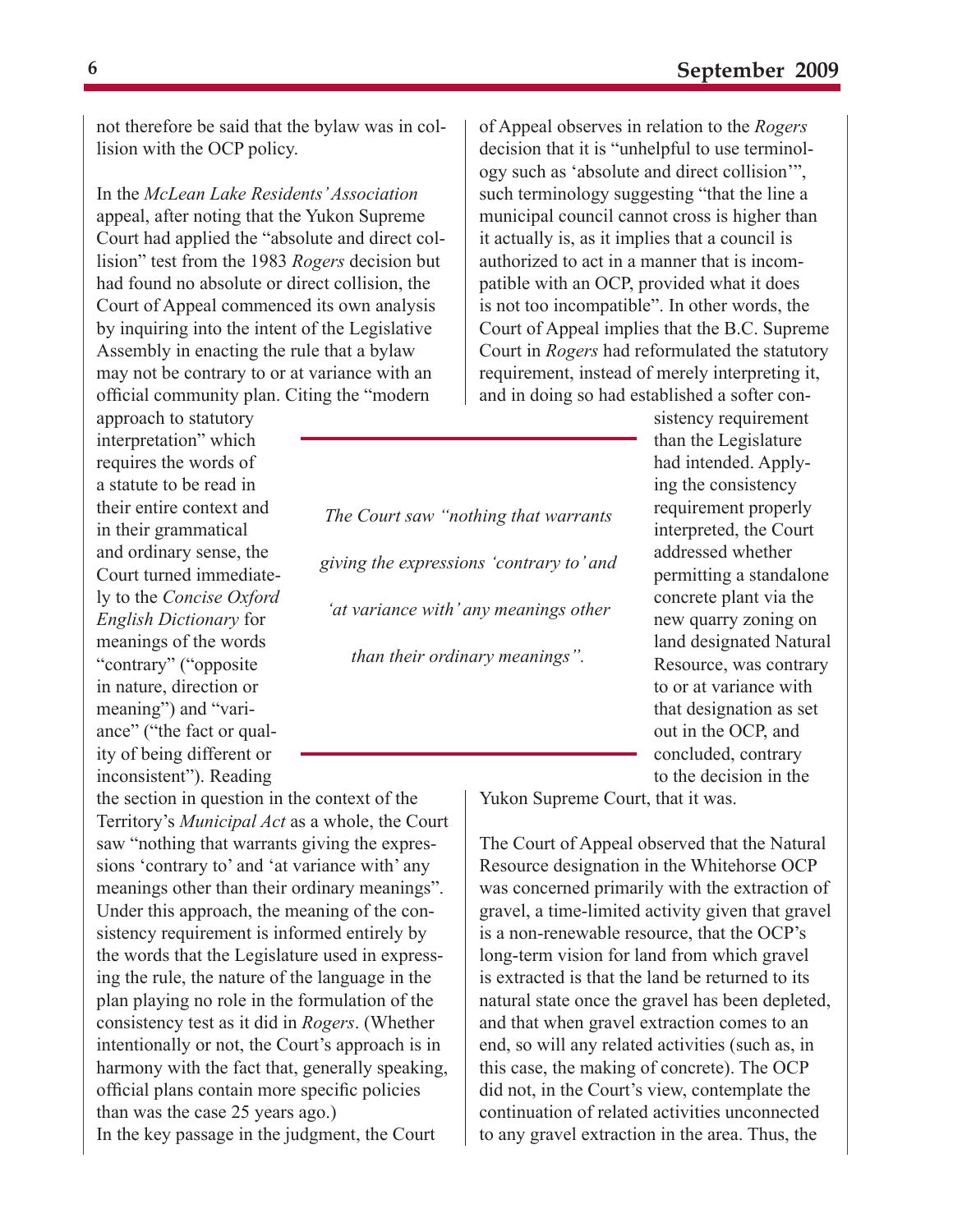activity to an end fol-

under the *Municipal* 

zoning amendment bylaw did not "conform with the OCP" (note that the word "conform" does not appear in the statute or in either of the dictionary meanings cited by the Court of Appeal), because it did not contain a temporal limitation requiring the concrete plant to cease operations once all quarrying activity in its area has stopped.

The Court of Appeal acknowledges at the end of its judgment that, given the lawful non-conforming use provisions of the Yukon *Municipal Act*, the Council could not effectively bring concrete manufacturing

ners in both Yukon and British Columbia, because it may demand a higher level of consistency between OCPs and subsequently adopted bylaws than was suggested by the B.C. Supreme Court's 1983 requirement for an "absolute and direct collision" with the OCP before a bylaw would be set aside for this reason, particularly where the OCP is written with a high degree of specificity. From now on, any sort of collision should be considered very seriously, since (to use yet another analogy, of which the Court of Appeal would likely not approve), a mere bump may be enough.

lowing the exhaustion of local gravel resources by further amending the zoning bylaw, suggesting that the only zoning amendment that would not have been contrary to or at variance with the OCP would have been some kind of time-limited zoning. The Court does not point to any powers of the Whitehorse council

*The zoning amendment bylaw did not "conform with the OCP" because it did not contain a temporal limitation requiring the concrete plant to cease operations once all quarrying activity in its area has stopped.*

*Bill Buholzer*

*Act* that would have authorized such a regulation, but in the absence of any such powers the Court would presumably be of the view that the Council was simply unable to authorize uses of a non-temporary nature derived from gravel extraction in areas designated "Natural Resource" in the OCP. (In the context of Part 26 of the B.C. *Local Government Act*, a temporary use permit would have been permissible, but note that such permits are issued by Council resolution and the consistency rule addresses only the adoption of bylaws and the execution of public works and not the issuance of permits.)

This case is important for planning practitio-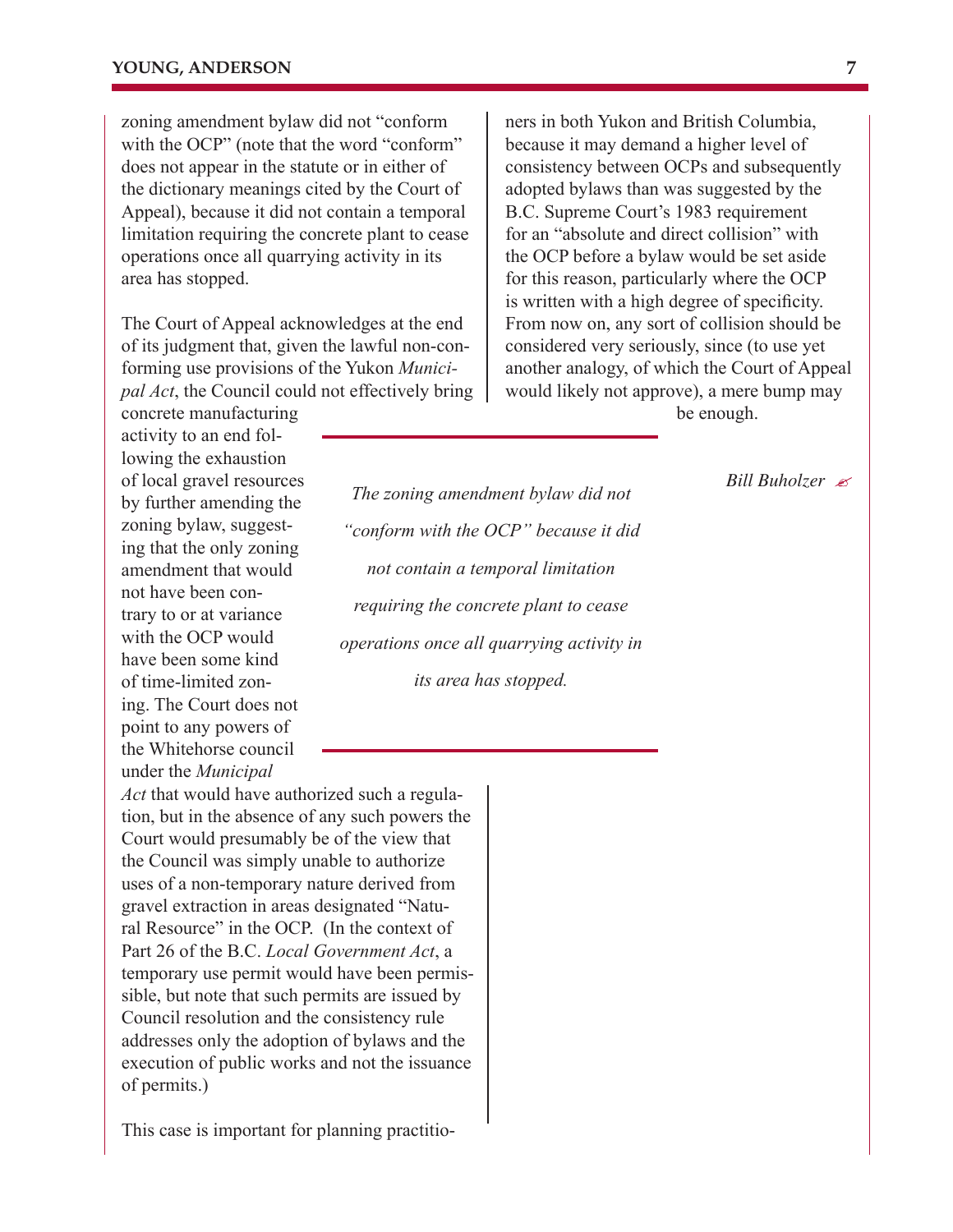# **Human Rights Tribunal curbs grow-op enforcement**

*Kenneth James and Peter Moynan recently filed a human rights complaint against the City of Salmon Arm alleging that it discriminated against them in respect of a service on the basis of their sexual orientation, marital status, and Mr. James' physical disability, contrary to the* Human Rights Code*. In early 2007, the City had adopted a Controlled Substance - Safe Premises Bylaw to discourage the use of properties in the City for illegal marijuana cultivation. (The City's bylaw was a slightly modified version of a UBCM draft bylaw.) Under the City's bylaw, where there is reason to believe that a parcel is a "controlled substance property", the Building Official and Fire Chief have authority to post a "Do Not Occupy" notice, and the City may discontinue providing water service to that parcel. In this case, the RCMP notified the City that they had identified a "grow operation" at the complainants' property. Pursuant to its bylaw, the City ordered the complainants to vacate their residence, and disconnected the water supply.*

Mr. James had a debilitating disability and had been granted Health Canada permits to produce

and possess marijuana for personal use. At the time the City enforced its Controlled Substance Bylaw against the complainants, James' permits had expired, and he was awaiting renewal permits, which had been delayed due to staffing shortages at Health Canada. James received his renewal permits three months after the order to vacate.

*Bylaw enforcement is a service customarily provided by a municipality to a subset of the general public: City residents and property owners, including the complainants.*

criminatory. However, it did conclude that the City's decision to enforce the bylaw against

> the complainants discriminated against Mr. James based on his physical disability. In order to establish a prima facie case of discrimination under section 8 of the *Code* on the grounds of physical disability, Mr. James had to establish that he had such a condition. The complainants then had to establish that they were denied a ser-

The B.C. Human Rights Tribunal found no evidence of discrimination on the basis of sexual orientation or marital status, and the Tribunal concluded that the bylaw itself was not disvice, or were discriminated against regarding a service customarily available to the public, and that it was reasonable to infer from the evidence that Mr. James' disability was a factor in that treatment.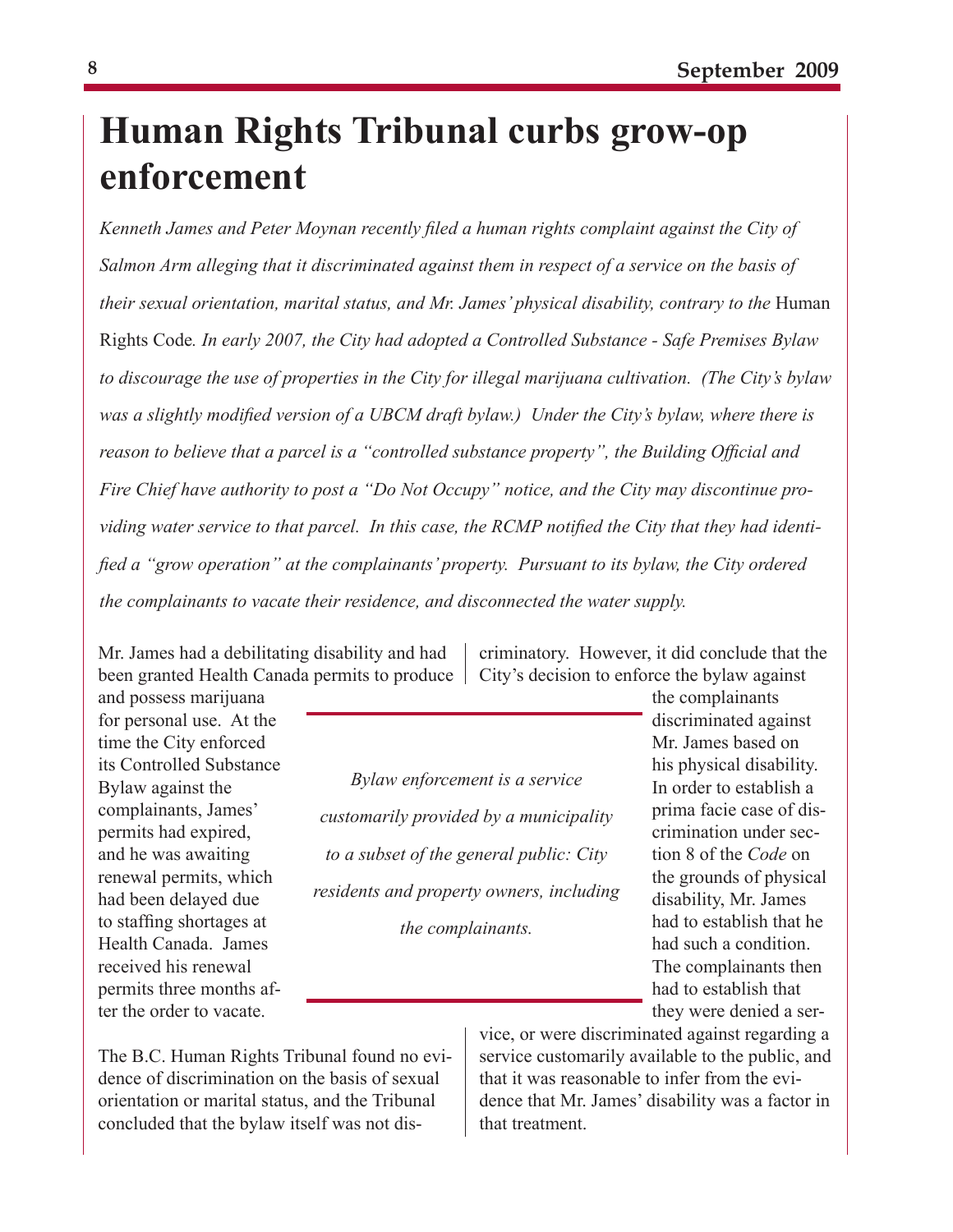The Tribunal found that bylaw enforcement is a service customarily provided by a municipality to a subset of the general public: City residents and property owners, including the complainants. The City was also providing a service to the complainants, as property owners, when it determined how to exercise its discretion, if at all, in the application of this bylaw. The provision of water was also a service provided by the municipality.

The Tribunal found that the City failed to recognize that it had discretion in the application of the Controlled Substance Bylaw, and it failed to take into account Mr. James' physical disability, and his resulting need to produce and possess marijuana for treating that disability, when it decided to enforce the bylaw as it did. The Tribunal

found that the City ought to have known that it was frustrating the ability of a very ill individual to provide himself with an important medication when it applied in the bylaw as it did. Although the bylaw was neutral on its face, and applied equally to all residents, Mr. James was adversely affected by the application of the bylaw because of his physical disability. The City failed to consider whether Mr. James might require accommodation. The Tribunal concluded that the City discriminated against Mr. James when it rigidly enforced the bylaw against him, while failing to take into account his disability - the very reason he was growing marijuana in his residence in the first place.

The Tribunal then considered its remedial powers. Under section 37(2) of the *Human Rights Code*, if the Tribunal member determines that a complaint is justified, the member must order the person that contravened the *Code* to cease the contravention and to refrain from committing the same or a similar contravention, and the member may also make a declaratory order that the conduct complained of is discrimination contrary to the *Code*. In this case, the Tribunal ordered the City to cease its contravention of the *Code* and to rescind the Do Not Occupy notice in relation to Mr. James' residence. The Tribunal also ordered

*The City discriminated against Mr. James when it rigidly enforced the bylaw against him, while failing to take into account his disability*

the City to reconnect the complainants' water supply, and to cancel all costs sought by the City in relation to enforcement of the bylaw against the complainants.

Although this is an unexpected forum in which to find a challenge to a "grow-op" bylaw, it appears from this decision that, where the enforce-

ment of any bylaw has an adverse affect on an individual because of a physical disability, and the local government fails to accommodate that individual by exercising discretion with respect to enforcement, the Human Rights Tribunal may be willing to find that the application of the bylaw is discriminatory contrary to the *Human Rights Code*. Under its remedial powers, the Tribunal can order the municipality to cease such discriminatory enforcement of the bylaw.

*Joanna Track*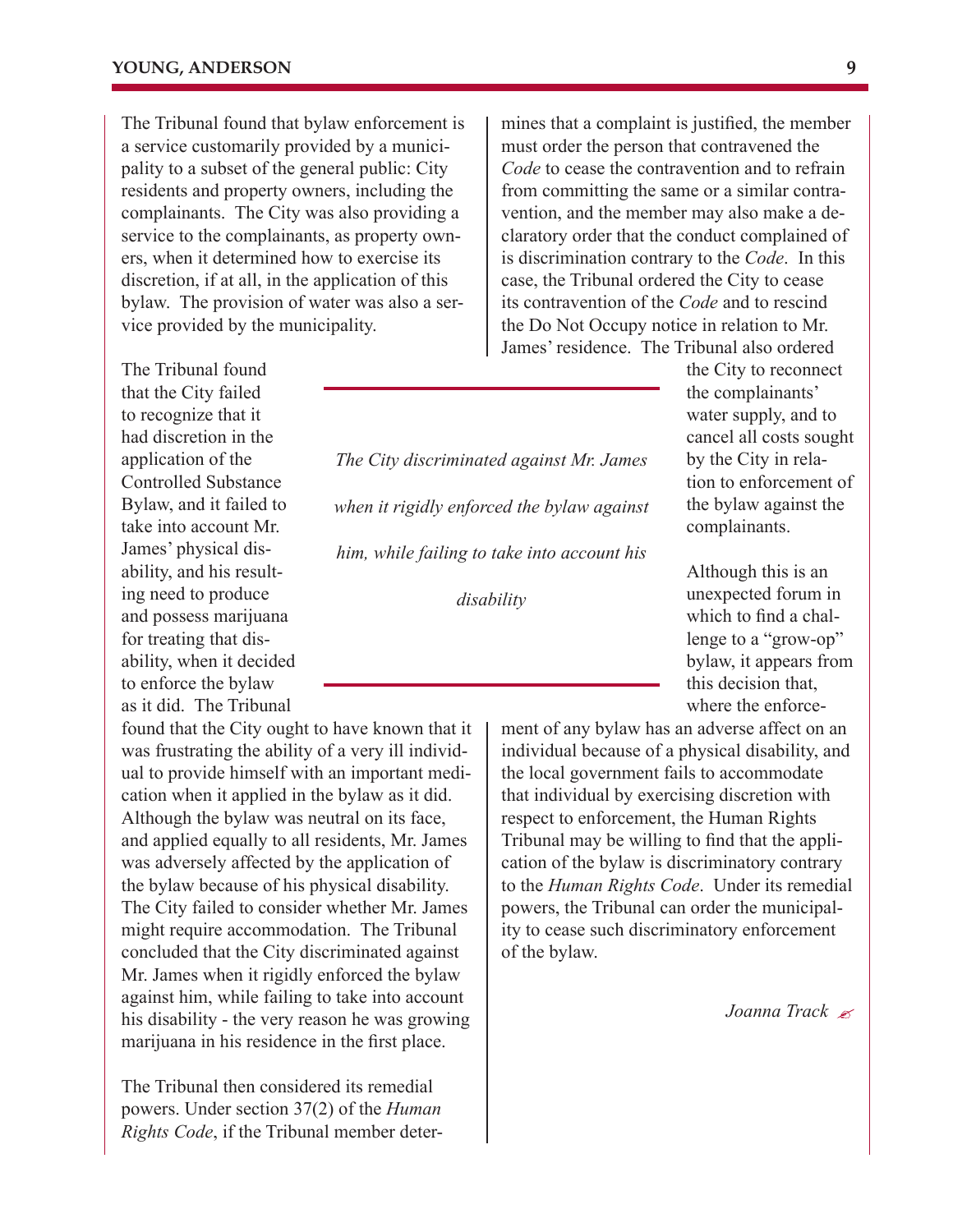# **Spallumcheen conflict allegation fails**

*A recent decision of the BC Supreme Court may remind mayors and councillors of the importance of considering issues of conflict of interest before participating in council meetings and votes. In* Fairbrass v. Hansma*, 39 electors brought a petition for an order that the mayor of Spullumcheen be disqualified from office. The electors alleged that the mayor had participated in a council meeting despite the fact that he had a direct or indirect pecuniary interest in the issue under discussion.*

The council meeting concerned rezoning approximately 60 of the 2100 properties in the Township to a designation that would allow them to be more easily subdivided into lots of no less than 2.5 acres. The mayor and his two sons separately owned parcels of land that would be affected by the proposed rezoning.

While the sons owned parcels large enough to permit subdivision, the mayor's parcel, at 4 acres, was too small to take advantage of the rezoning.

The mayor sought a legal opinion to determine whether he was in conflict of interest regarding the proposed zoning amendment bylaw. After receiving the legal opinion, the mayor con-

cluded that he was not in a conflict of interest and proceeded to attend the council meetings and vote on the bylaw. At the meeting some of the electors present expressed their opinion that the mayor had a conflict of interest in the matter. These electors later commenced the petition to have the mayor disqualified under the conflict of interest and disqualification provisions of the *Community Charter*.

Mr. Justice Rogers of the B.C. Supreme Court

*Since the petitioners in this case failed to show that the mayor would benefit from the rezoning of his sons' lands, the court found that the mayor did not have an indirect pecuniary conflict of interest.*

found that since the mayor's lot was too small to be subdivided under the new zoning, he was not in a direct pecuniary conflict of interest. The court found that the pecuniary interests of the mayor's sons would have been affected by the rezoning, and therefore the question was: "by virtue of his relationship with his sons,

> did the mayor have an indirect pecuniary interest?" The court considered many cases on indirect pecuniary conflict of interest and concluded that one cannot conclude there is such a conflict in the absence of evidence to support it. Since the petitioners in this case failed to show that the mayor would benefit from the rezoning of his sons' lands, the

court found that the mayor did not have an indirect pecuniary conflict of interest. (In other jurisdictions such as Ontario, the pecuniary interests of family members are deemed to be those of councillors for the purpose of conflict of interest legislation, so evidence of such an interest is not required.)

In his closing comments on the matter, Mr. Justice Rogers stated that he would have found that the mayor did not act inadvertently in attending and voting at the council meeting if he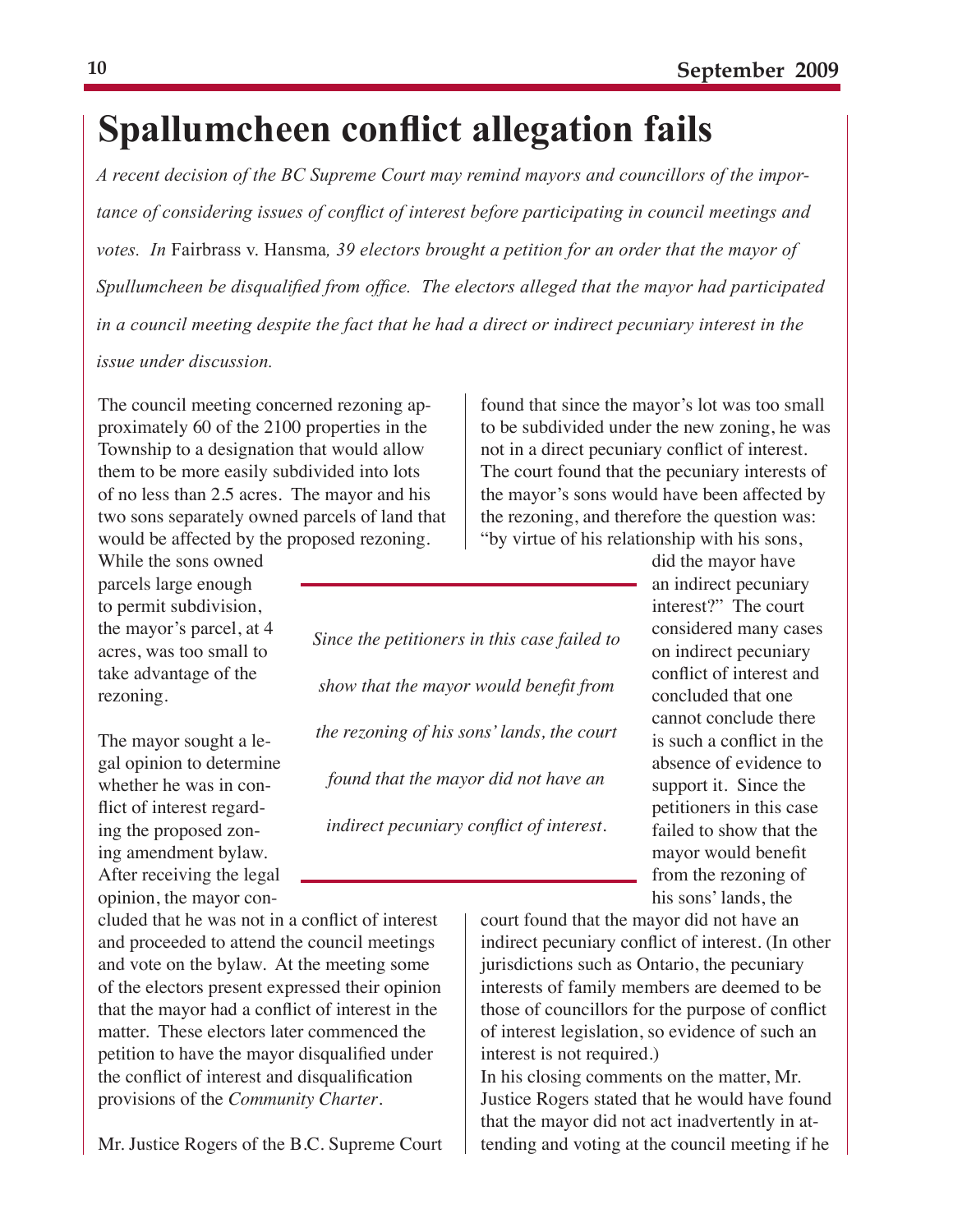had been found to have a conflict of interest, but that the mayor was entitled to rely in good faith upon his solicitor's opinion. This decision highlights the importance of obtaining a legal opinion when potential conflict of interest issues arise.

*Taryn Eyton*

#### **Transit construction brings nuisance award**

*In May 2009 the B.C. Supreme Court awarded damages of \$600,000 to Susan Heyes Inc., a company that operated a clothing store under the name Hazel & Co. at the corner of 16th Avenue and Cambie Street in Vancouver. Cambie Street was the route chosen for the Canada Line transit link. The Hazel store is adjacent to an underground portion of the line. The public was told that this underground portion would be completed using bored tunnel construction, which would not disrupt the surface of Cambie Street at 16th Avenue. On the basis of this information, the company renewed its lease for five years.*

In fact, construction of this underground portion of the line was completed using "cut and cover" construction. Cambie Street merchants were told that the tunnel trench would not be

open at any particular location for more than three months, but the court found that much of the route was affected by the cut and cover construction from the fall of 2005 until October 2008. During this time sales at the Hazel store dropped significantly.

*The court did, however, find liability in nuisance. There was substantial and unreasonable interference with the* 

*company's use of its premises.*

The lawsuit claimed liability on three bases - misrepresentation, negligence, and nuisance. The court dismissed the claim in misrepresentation, finding that statements made about the intended construction were not untrue, inaccurate or misleading at the time they were made.

The company sued

a number of entities - including the City of Vancouver, Canada and the Attorney General. The court found liability only on the part of the South Coast British Columbia Transportation Authority, its subsidiary Canada Line

Those representations only became inaccurate later when the construction method was changed. The company's claim in negligence was also dismissed, since the court found no negligent execution of the selected method of

Rapid Transit, and the transit operating entity InTransit BC., in the amount of business losses sustained by the company during the construction - \$600,000.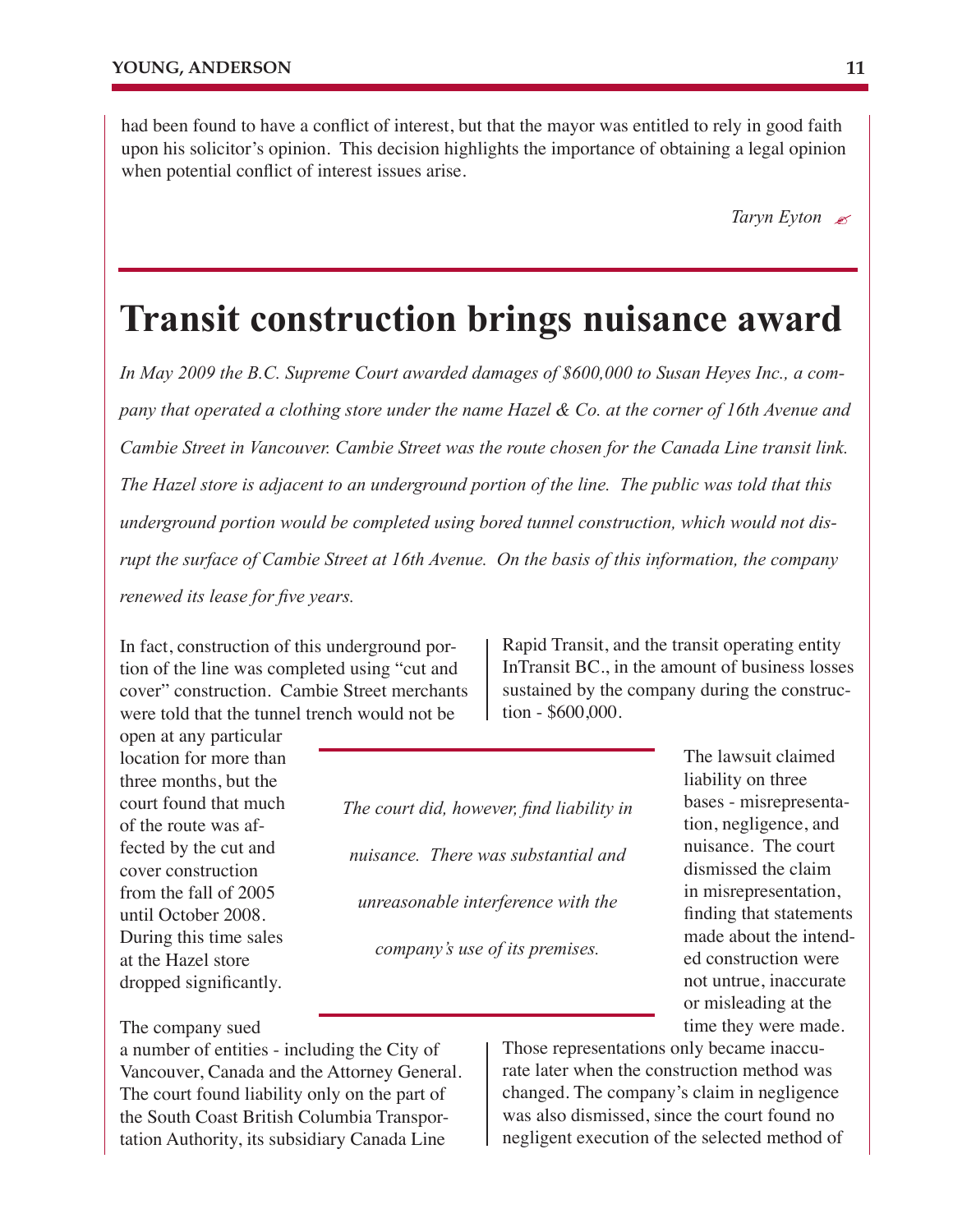construction, and since the company's economic loss did not flow from any injury to person or property.

The court did, however, find liability in nuisance. There was substantial and unreasonable interference with the company's use of its premises. Parking was eliminated on Cambie Street and the pedestrian crossing was restricted or curtailed. This interference with business outweighed the social or public utility associated with construction of the transit line. The three liable companies did not have

any immunity under the law of statutory authority and even if they did, there was an alternate method of construction that would not have caused a nuisance.

Canada and the Attorney General were held not liable, as they had simply provided funds for the project. The City of Vancouver, although it was the owner of Cambie Street

and had approved the use of the street for the construction, was found not liable because there was no evidence it knew construction would proceed in a manner that would cause nuisance. It did not have sufficient involvement with or knowledge of the specifics of the project.

This case is under appeal. Depending on the outcome of the appeal, the many other Cambie Street merchants who also sustained business losses during the Canada Line construction are likely to commence lawsuits as well.

This court decision has raised concerns that B.C. local governments will be liable for business losses resulting from their own road construction and other civic projects. Certainly, to avoid liability in negligent misrepresentation, even though the intent may be to describe a project in the most favourable light, information about a project must not be untrue, inaccurate or misleading. To avoid liability in negligence, the project must not be carried out in a negligent fashion. It should be mentioned that local governments can be liable to pay business losses under the law of injurious affection, but that claim arises from losses resulting from the works once constructed (such as construction of a highway median that

> affects access to a business), not losses resulting from the construction process itself.

In respect of claims in nuisance, local governments have the potential defence of statutory authority, but this will succeed only if the nuisance is an inevitable consequence of the work. Local governments need to be wary of making construction

choices that save money for the taxpayers, but shift the cost of that choice onto nearby property owners. As the court stated in Heyes, ".. the use of cut and cover construction was endorsed because it was cheaper and, in combination with some other aspects of the [successful] proposal, reduced cost by more than \$400 million so as to permit construction within the range of public funding commitments. The reduction in cost was achieved by imposing an unacceptable burden on Hazel & Co."

We will advise as to the results of the appeal of this important decision.

*Patricia Kendall*

*In respect of claims in nuisance, local governments have the potential defence of statutory authority, but this will succeed only if the nuisance is an inevitable consequence of the work.*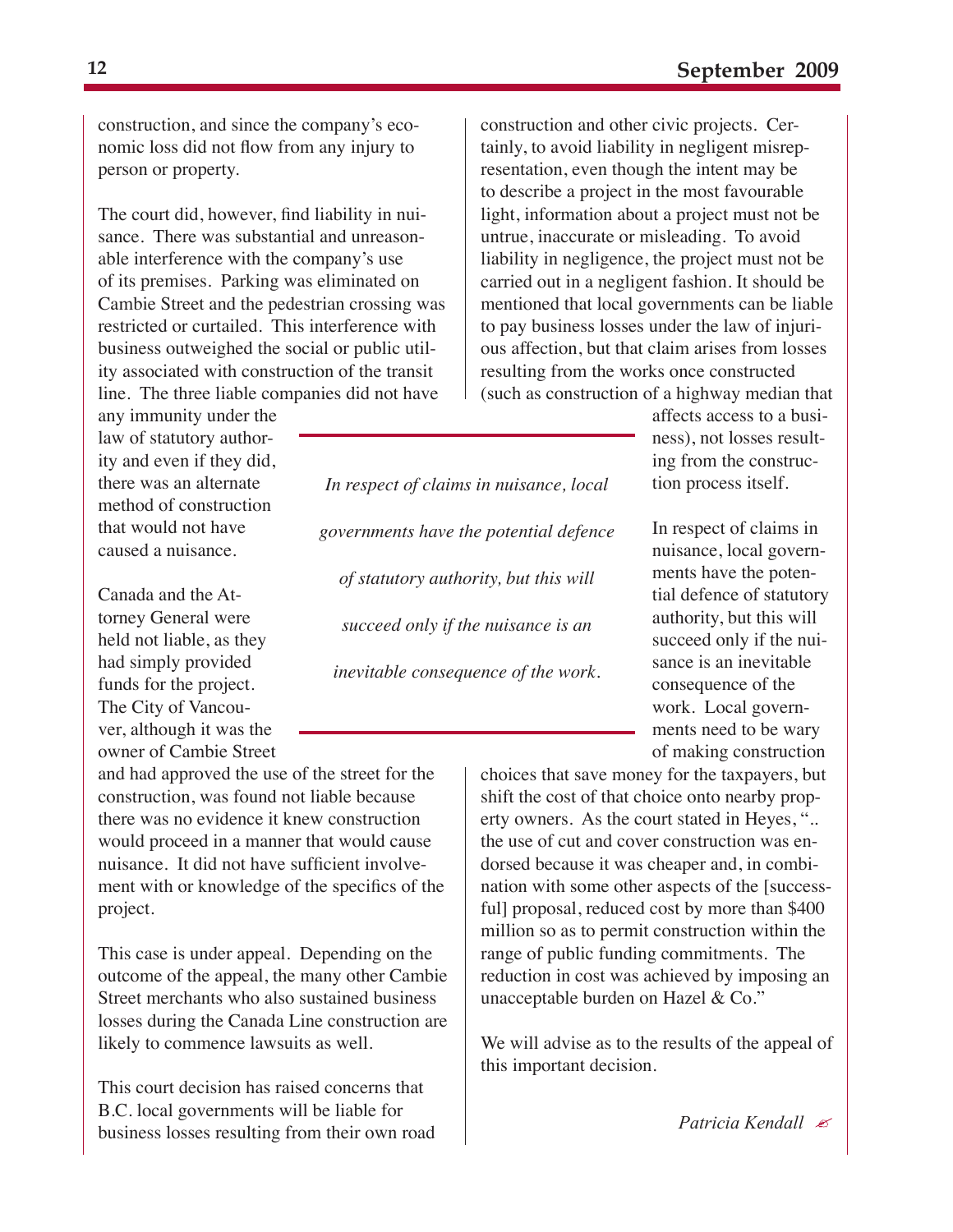## **GVTA bus ad policy unconstitutional**

*The Supreme Court of Canada decision in* Greater Vancouver Transit Authority v. Canadian Federation of Students – British Columbia Component*, delivered on July 10, 2009, bears serious consideration by local government, as well as other bodies empowered by local government to fulfill their responsibilities, particularly where these entities allow for third party advertisement in their operations. The Court held that such activities will render these operations public places where the right to expressive communication will be protected by the Charter of Rights and Free*doms*, unless the government entity can show that such communication detracts from the operations in a way that imposes a significant burden.* 

The CFS sought a declaration that certain GVTA advertising policies are unconstitutional and on no force and effect. The CFS and the BC Teachers Federation had attempted to purchase ad space on the sides of BC Transit buses during the months leading up to the 2005 provincial election. The content of the proposed ads related to the upcoming election. The GVTA rejected the ads on the basis that its policies did not permit political advertising. The three policies in question were as follows:

- Advertisements, to be accepted, shall be limited to those which communicate information concerning goods, services, public service announcements and public events.
- No advertisement will be accepted which is likely, in the light of prevailing community standards, to cause offence to any person or group of persons or create controversy.
- No advertisement will be accepted which advocates or opposes any ideology or political philosophy, point of view, policy or action, or which conveys information about a political meeting,

gathering or event, a political party or the candidacy of any person for a political position or public office.

Mr. Justice Halfyard, at the British Columbia Supreme Court, dismissed the action. While both BC Transit and Translink were "government" within the meaning of the *Charter*, and therefore subject to it, the side of a bus was not a public place required to afford a means of expression under the *Charter*, because there was no history of permitting political or advocacy advertising on the side of buses.

The Court of Appeal, in a majority decision, reversed the decision of the Supreme Court on the grounds that the historical use of the sides of buses was not a determinative pre-requisite for being a "public place" but simply being a potential indicator of such status. There was a history of advertising in general on buses, and therefore expression on the sides of buses could not be inimical to the operation of transit.

At the Supreme Court of Canada, the decision delivered by Mr. Justice Deschamps affirmed the decision of the Court of Appeal. There were four issues in the appeal: were the enti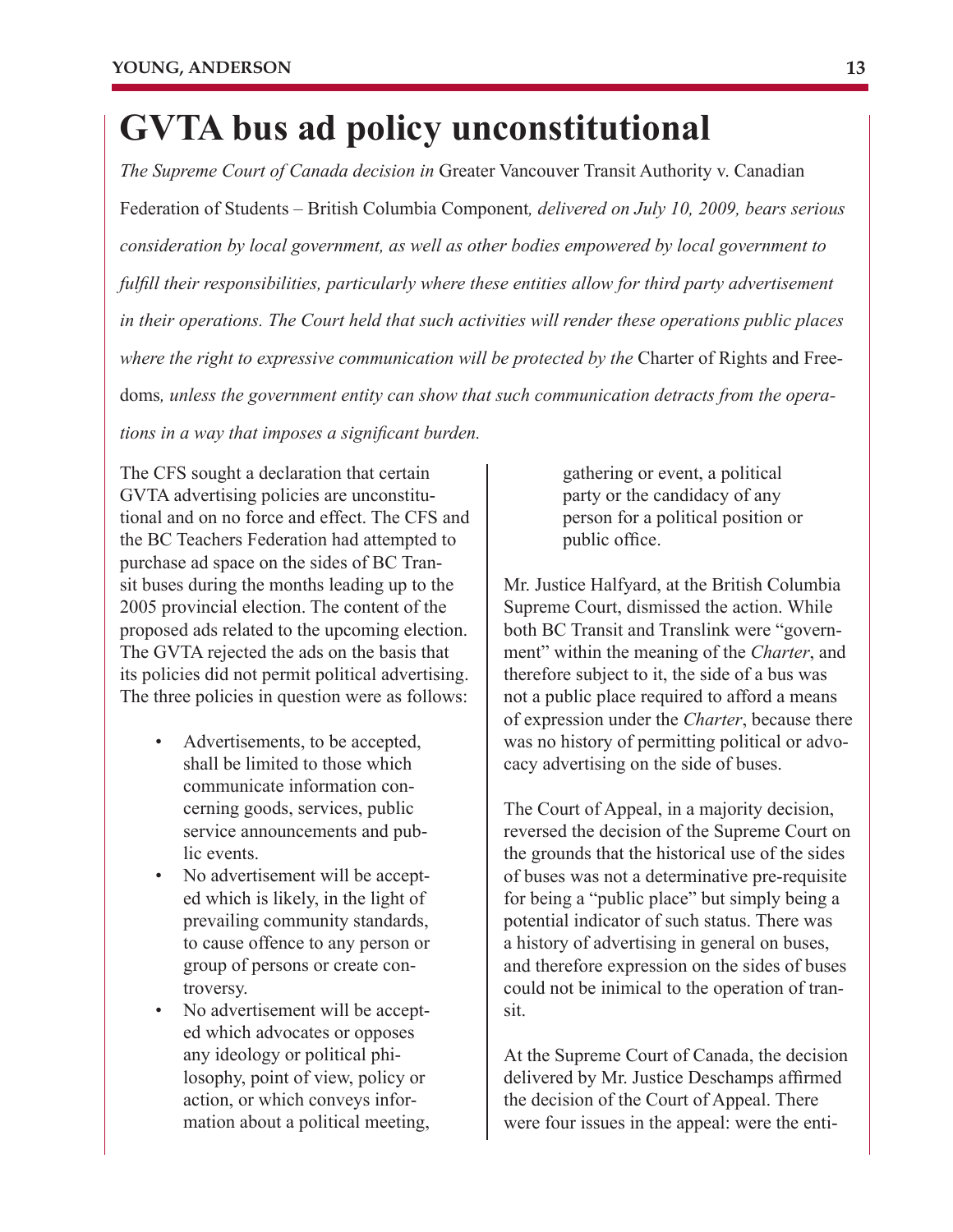ties that operate the public transit systems in the GVRD and elsewhere in BC subject to the *Charter*; did the policies adopted by these entities infringe the respondents' right to freedom of expression; were the policies imposed "reasonable limits prescribed by law" within the meaning of s. 1 of the *Charter*; and could the Court make a declaration with respect to the policies. In regard to the first issue, the Court characterized the types of entities subject to the *Charter* as follows:

right to freedom of expression in public places is broad, but not unlimited. Expression may not be protected where it detracts from the function of the public place, and where it conflicts or detracts from the underlying values of freedom of expression, which are democratic discourse, truth finding, and self-fulfillment. In addressing this issue, the Court will take into consideration the historical and existing function of the public place in question. The Court held that the current and historical existence of advertising on buses indicated that free expression through that form of communication does

There are two ways to determine whether the

*Charter* applies to an entity's activities: by enquiring into the nature of the entity or by enquiring into the nature of its activities. If the entity is found to be "government", either because of its very nature or because the government exercises substantial

*The court found that the policies in question satisfied both criteria to be considered "prescribed by law", but were not reasonable prescriptions on the basis that they were not rationally connected to the stated objective of providing a safe and welcoming transit system.* 

not impede the function of the bus, nor detract from the underlying values of freedom of expression.

In addressing the third issue the Court set out the criteria under which a limitation would be held to be "prescribed by law". This is essentially broken down into two questions, in reference to the BC Transit situation: were BC Transit

and Translink authorized to enact the policies in question, and were the policies binding rules of general application. The key conclusion is as follows:

> allows the entity to adopt binding rules, and so long as the rules establish rights and obligations of general rather than specific application and are sufficiently accessible and precise, they will qualify as "law" which prescribes a limit on a *Charter* right.

The court found that the policies in ques-

control over it, all its activities will be subject to the *Charter*. If an entity is not itself a government entity but nevertheless performs governmental activities, only those activities which can be said to be governmental in nature will be subject to the *Charter*. So long as the enabling legislation

Both BC Transit, by virtue of its statutory creation, and Translink, by virtue of its accountability to the GVRD, were held to be government entities. Governments cannot, therefore, avoid the *Charter* by conferring their powers onto another entity.

On the second issue, the Court held that the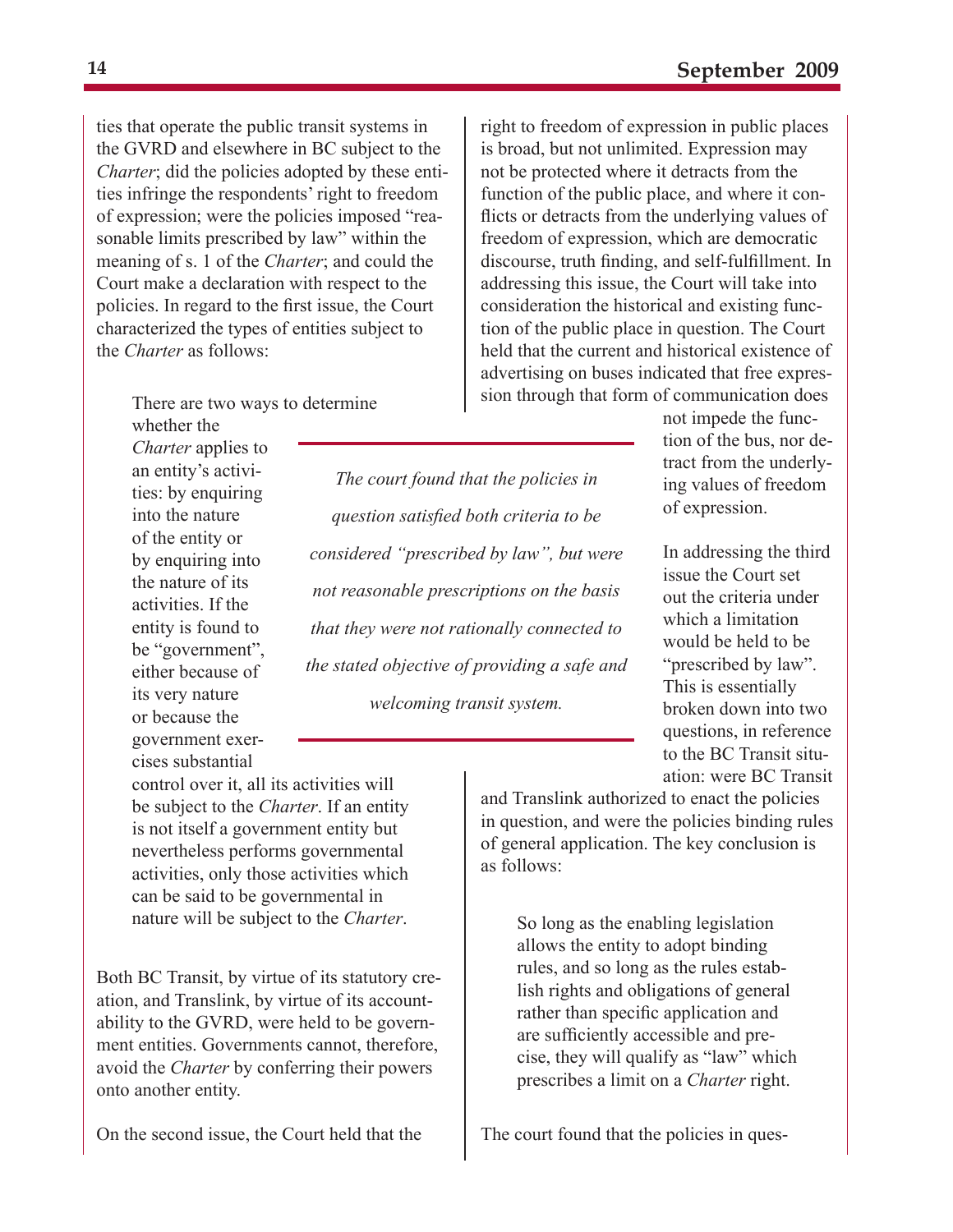tion satisfied both criteria to be considered "prescribed by law", but were not reasonable prescriptions on the basis that they were not rationally connected to the stated objective of providing a safe and welcoming transit system. The scope of the limitations contained in the policies, which was the exclusion of all political messaging, was also not proportionate with that stated objective.

On the final issue, the Court held that a declaration of invalidity in respect to these policies could be made because the policies in question were rules of general application that came within the meaning of "law". As a result s. 52(1) of the *Charter* allows for the invalidation of these policies, rather than the invalidation of government action resulting from these policies. Such a decision has a more general impact.

Local governments and their various authorized agents must ensure that any restrictive policies relating to third party access to public spaces in their control for expressive purposes, are narrowly focused on a clear and valid objective in order that such policies will survive scrutiny under the Charter of Rights and Freedoms.

*David Wells*

#### **Independent contractor or employee?**

*Most local governments contract out at least some of their services because of the advantages and flexibility that such arrangements can provide. Often, these services are contracted out to an individual in their personal capacity. The issue of whether these individuals are independent contractors is an important one for local governments for many reasons, including the fact that local governments have certain obligations with respect to employees that are not present in a relationship with an independent contractor. While written agreements that explicitly state that an individual is an independent contractor are helpful, they are by no means determinative.* 

The issue of the distinction between independent contractor or employees often arises when the Canada Revenue Agency questions the legitimacy of an independent contractor relationship, or when the relationship between the individual and local government breaks down.

Employers are required to deduct Canada Pension Plan contributions, employment insurance premiums and income tax from the remuneration paid to employees. Employers must also make their own contributions to CPP and EI. If the CRA determines that an individual is an